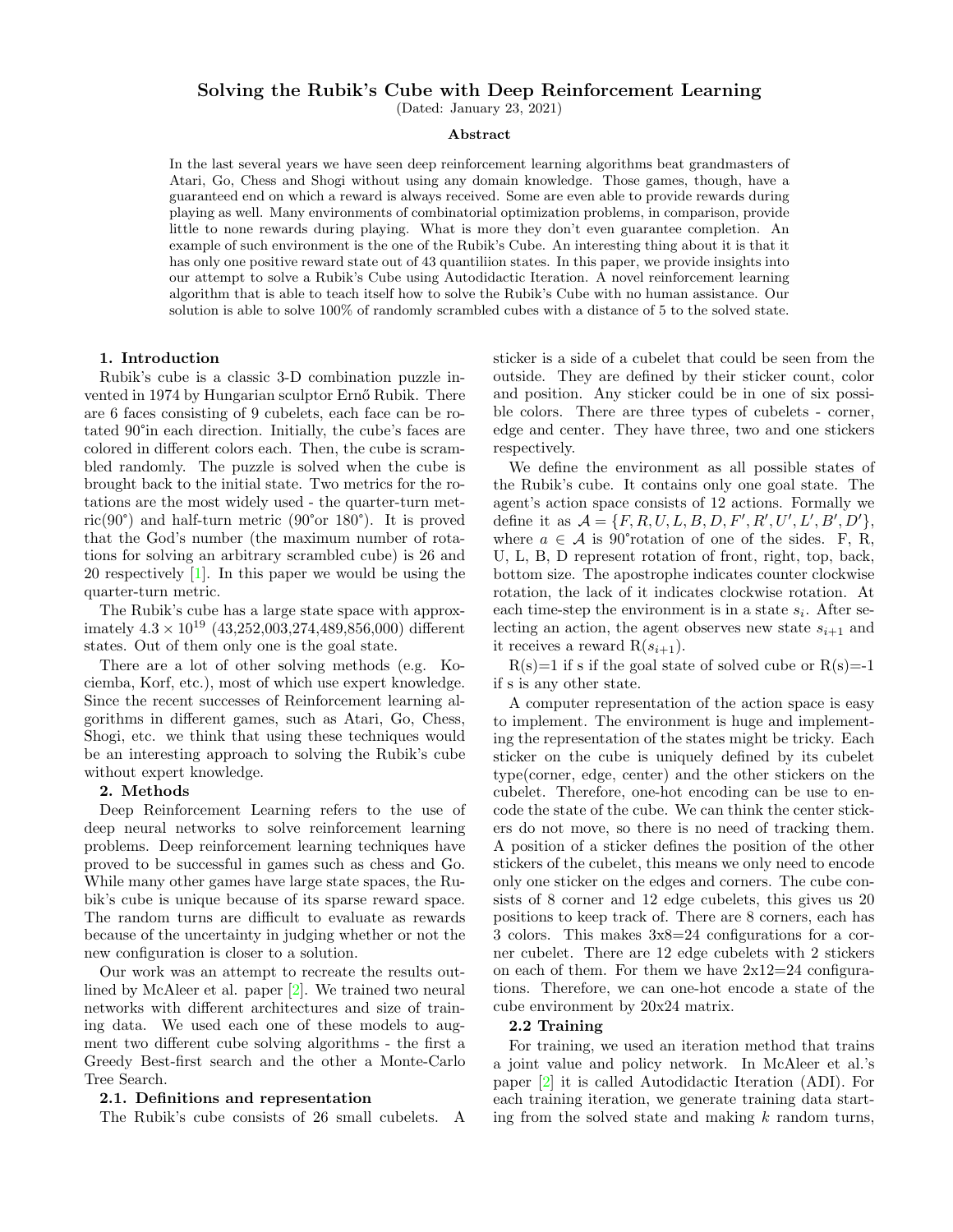hence generating a sequence of  $k$  cubes. This operation is executed l times. This way a training batch of  $N = k * l$ samples is generated. Each of the resulting configurations is used as an input for the deep neural network. The Deep Neural Network(DNN) has parameters  $\theta$ , takes an input state s and outputs a value-policy pair  $(v, p)$ . The output policy,  $p$ , is a vector of 12 elements each showing the probability for each of the corresponding 12 actions. The targets for the DNN are generated by performing 1-depth breadth-first search for each of the training samples. For each of the children states, we estimated the current value and policy by using the current state of the DNN. Then, the value for each child is set to be the neural network estimate plus the reward for that state. We set the value of each target to be the maximal from the set of children and the policy to be the move that result in the highest estimated value.

|     | <b>Algorithm 1</b> Autodidactic iteration                    |
|-----|--------------------------------------------------------------|
|     | 1: procedure $ADI()$                                         |
| 2:  | Initialization: $\theta$ using Glorot uniform initialization |
| 3:  | repeat                                                       |
| 4:  | $X \leftarrow N$ scrambled cubes                             |
| 5:  | for $x_i \in X$ do                                           |
| 6:  | for $a \in A$ do                                             |
| 7:  | $(v_x i(a), p_x i(a)) \leftarrow f_{\theta}(A(x_i, a))$      |
| 8:  | $y_{v}i \leftarrow max_a(R(A(x_i,a)) + v_xi(a))$             |
| 9:  | $y_p i \leftarrow argmax_a(R(A(x_i, a)) + v_x i(a))$         |
| 10: | $Y_i \leftarrow (y_n i, y_n i)$                              |
| 11: | $\theta' \leftarrow train(f_{\theta}, X, Y)$                 |
| 12: | $\theta \leftarrow \theta'$                                  |
| 13. | until iterations $=$ M                                       |

Our first neural network, a feed-forward one, is the same as the one laid out in the McAleer et al.'s paper [\[2\]](#page-3-1). The input is a 20x24 one-hot encoded matrix with the aforementioned representation. The network has two base fully connected layers with 4096 and 2048 neurons respectively. Elu activation function was used for all layers except from the last output ones. The full structure of the network is depicted in Figure 1. The weights were initialize with Glorot uniform distribution [\[3\]](#page-3-2). For training we used RMSProp optimizer, mean squared error loss function for the value output and softmax cross entropy for the policy output. As in the DeepCube paper, we assigned higher training weights to samples that are closer to the solution. We assigned a loss weight to each sample  $x_i$ ,  $W(x_i) = \frac{1}{D(x_i)}$ , where  $D(x_i)$  is the number of scrambles that are taken from the solved state for  $x_i$ .

This network was trained with  $N = 15 * 100 = 1500$ samples for approximately 400 iterations with a learning rate of 0.001 and saw close to 600,000 cubes, including repeats.

For the second model, we changed the fully connected base layers with an LSTM with 100 units  $[4]$ , using  $tanh$ for activation function and *sigmoid* for the recurrent activation (i.e. for the input/forget/output gates). We tried that, because of the RNN's ability to keep track of long-



FIG. 1: Architecture of the first model for  $f_{\theta}$ 

term dependencies in the input. We also didn't assign sample weights in this case. This model was trained with  $N = 15 * 100 = 1500$  samples for 200 iterations, witnessing approximately 300,000 cubes with a learning rate of 0.001.

Both models were trained on two different machines - the first was a 2 core Intel Xeon @ 2.20GHz with 1 Nvidia Tesla K80 GPU and the second - 4 core Intel Core i7-6700HQ @ 2.60GHz.

# 2.3 Solver

Once we have our networks trained, the question becomes: "How to find valid sequence of steps to reach the solved state from a given scrambled rubik's cube". The first thing which comes to mind is to iteratively pass the current cube to the network and obtain the policy output for each action. Perform action with highest probability. Do this until solved state is reached or some threshold of time has passed. This is our first solver, called GreedyBestFirstSearch.

Our second solver uses the MCTS approach described in McAleer et al. paper [\[2\]](#page-3-1). We build a tree in which each node is a rubik's cube and each edge represents a scamble one can make to transition between two rubik's cubes. Since the whole tree of states is huge, we only build a small portion of it.

The algorithm we have used is this described in Algorithm 2.

|     | <b>Algorithm 2</b> Monte Carlo Tree Search                               |
|-----|--------------------------------------------------------------------------|
|     | 1: procedure $MCTS(root)$                                                |
| 2:  | while $True$ do                                                          |
| 3:  | $c \leftarrow root$                                                      |
| 4:  | $actionsToLeaf \leftarrow []$                                            |
| 5:  | statesToLeaf $\leftarrow$ []                                             |
| 6:  | while $isNotLeaf(c)$ do                                                  |
| 7:  | $nextAction \leftarrow most PromisingAction(c)$                          |
| 8:  | statesToLeaf.append(c)                                                   |
| 9:  | actionsToLeaf.append(nextAction)                                         |
| 10: | updateVirtualLoss(c, nextAction)                                         |
| 11: | $c \leftarrow child(c, nextAction)$                                      |
| 12: | $v \leftarrow expandAndInit(c) \triangleright$ retrieve value and policy |
| 13: | $backpropagate(statesToLeaf, actionsToLeaf, v)$                          |
| 14: | if $goalState \in children(c)$ then                                      |
| 15: | $actionsToLeaf.append(actionToGoalState(c))$                             |
| 16: | return actionsToLeaf                                                     |

The hardest part is to decide which action to take (i.e. which is the most promising action). To be able to do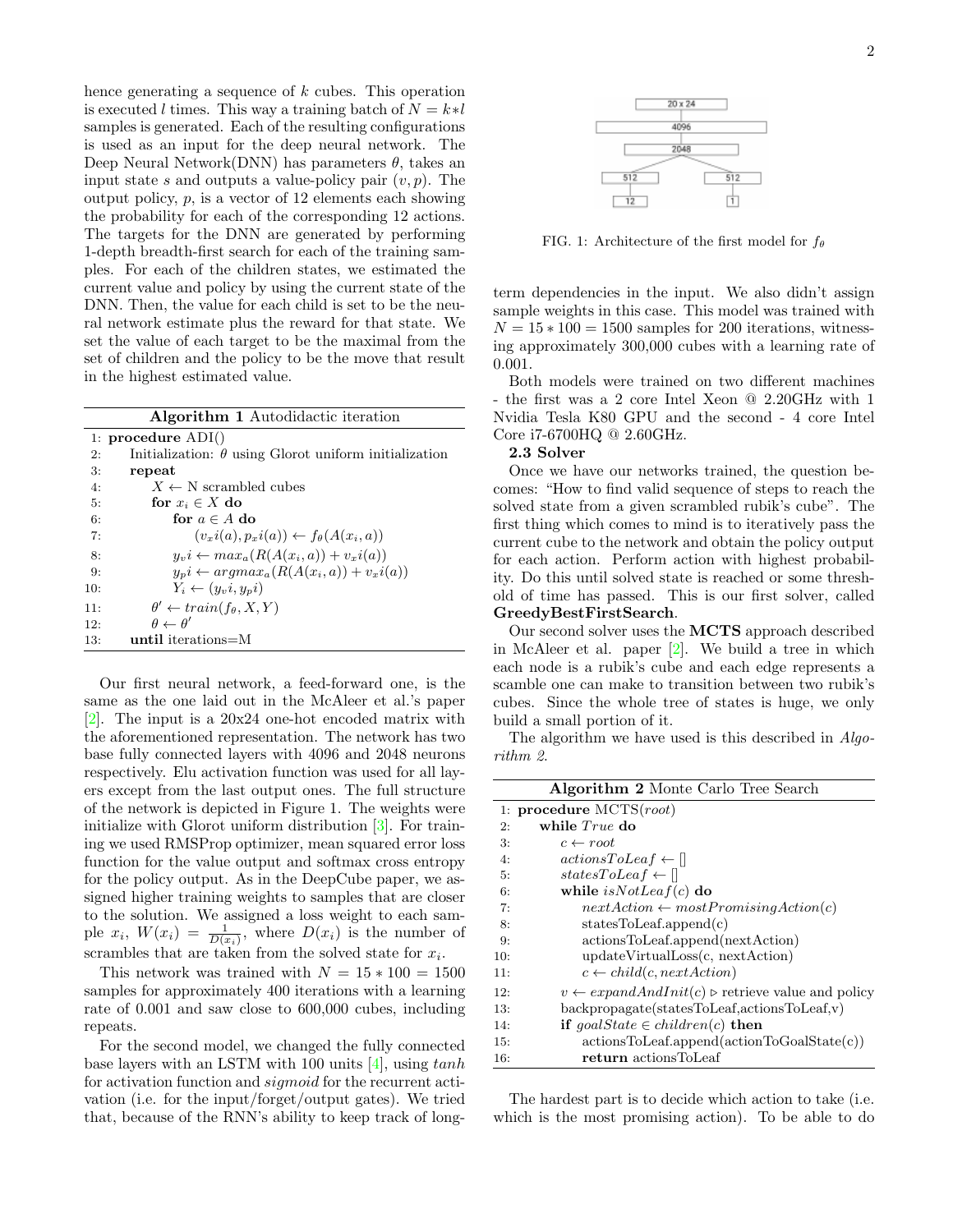that, for each node we store the following data:

- Number of visits per state and action
- Virtual loss per state and action Since we encountered situations in which we loop forever going back and forth between 2 states, we introduced virtual loss which is considered when making decision. The purpose of it is to make sure the more times action has been taken, the less likely it would be to take it again
- Score per state and action For each state, the score for action  $\alpha$  is the maximum value output returned by the network for all explored nodes under branch  $\alpha$
- Probabilities per state and action Uses the policy output returned by the network for the provided state

Having all this data, the formula we use to obtain most promising action for state is:

$$
A = \underset{\alpha}{\arg\max} (U_s(\alpha) + W_s(\alpha) - L_s(\alpha))
$$
 (1)

$$
U_s(\alpha) = cP_s(\alpha) \frac{\sqrt{\sum_{\alpha'} N_s(\alpha')}}{N_s(\alpha)}
$$
 (2)

- c is an exploration hyperparameter
- $N_s(\alpha)$  is the number of visits for state and action
- $P_s(\alpha)$  is the probability returned by the network for state and action
- $\mathbf{W}_s(\alpha)$  is the maximum value returned by the network for state and action, taking into account all state's children under branch  $\alpha$  as well
- $\mathbf{L}_{s}(\alpha)$  is the accumulated loss for state and action. It begins from 0 and is incremented with hyperparameter  $v$  on each visit

The final thing to think about is how to extract the final solution from the tree. There are two options:

- Just return the path from the root node to the goal state. We found that leads to not optimal solutions due to the stochastic nature of the MCTS process.
- Perform a breadth-first search to obtain shortest path

### 2.4 Results

In our analysis we compared two versions of the model - one with fully-connected base layers and the other with LSTM layer. For testing our models, we ran the solver with 30 randomly scrambled cubes on each distance up until 6 moves from the solved state, giving maximum of 25 minutes for each solving. Our results show that up

until 5 scrambles from the solved state, the two models managed to solve all cubes. However, for more distant scrambles some of the tests tend to take more time than our time limit.

In general, the model with an LSTM layer took less time to solve the cubes. More precise results are shown in Figures 2-5.



FIG. 2: Average solved percentage using MCTS with feedforward neural network



FIG. 3: Average solved percentage using MCTS with recurrent neural network



FIG. 4: Average solving time using MCTS with feed-forward neural network